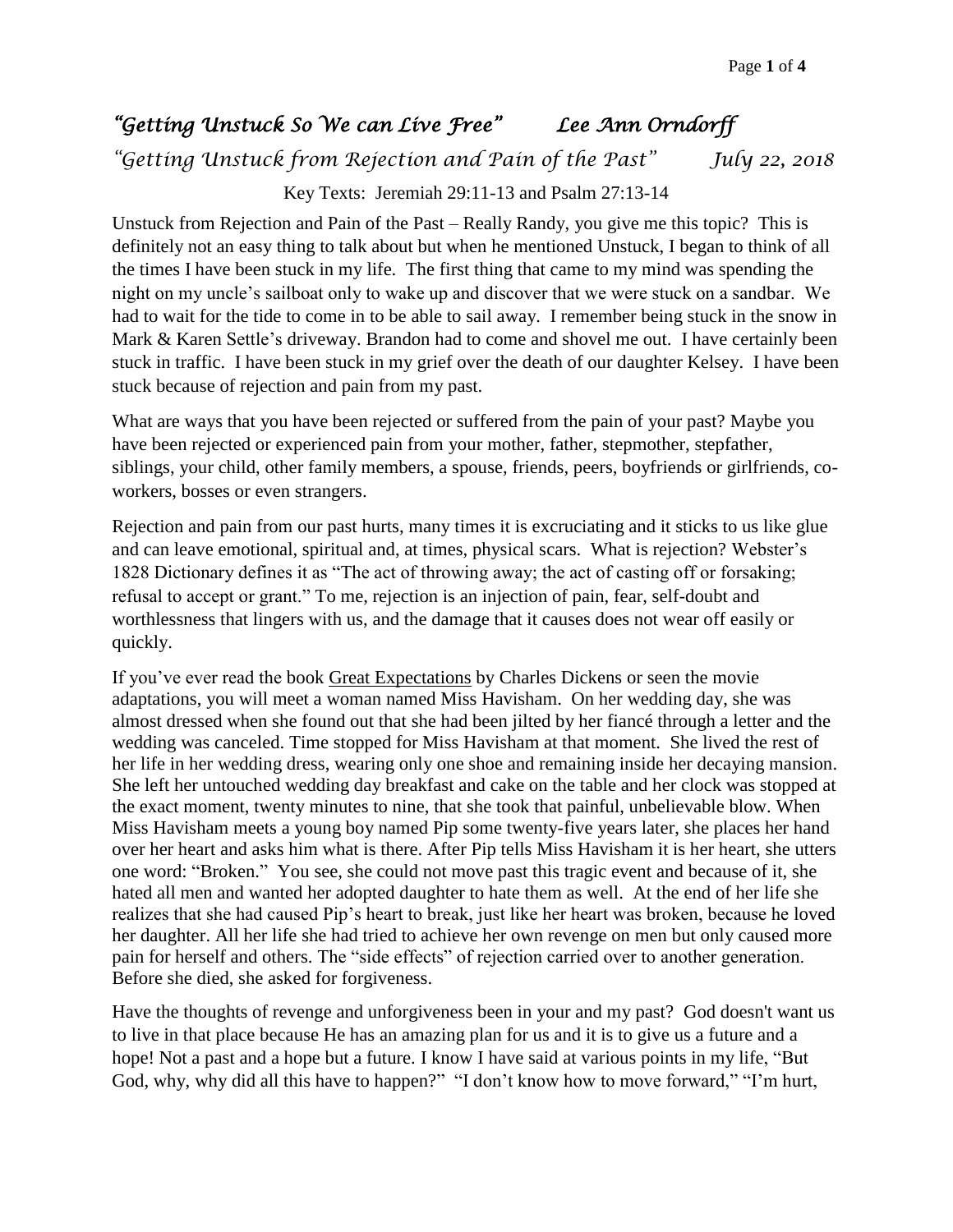I'm angry, I'm stuck." Maybe you have had some of those questions as well. Maybe you have been at a place where you have put your hand over your heart and uttered, "Broken."

When I started seeing a Christian counselor  $7\frac{1}{2}$  years ago to work through my grief. I had no idea that I had kept so much from my past bottled up – to be exact over 40 years of bottled up stuff. When I started opening up about my grief, it was like the lid came off the pressure cooker of all the emotions I had never talked about from my past. Honestly, I am still working with my counselor through those painful things from my past.

Randy mentioned a little about my past last week but I'll give you a little more detail. My mom and dad divorced when I was three months old. My dad was seeing the woman who would become my step-mother. She had two daughters just a little older than me. Growing up I didn't understand why he didn't stay with my mom so he could be my dad all the time, not just on weekends or vacations. Was I not good enough? Was I not worth anything to my dad? My mom remarried when I was three. I called my step-father Daddy because he was the only father I lived with. Because of issues from his past, words that were said to me made me feel like I was never good enough, not worthy of his love. I could never do anything the way it should be done because it was supposed to be perfect. I became afraid to fail and afraid to make decisions. I became a people pleaser and was very shy around adults. I will say, my mom was very instrumental in keeping my dads in my life. I also have a second step-father who was married to my mom when she died. I still struggle at times with not feeling like I have truly known the love of an earthly father. None of my three fathers will call me. I have to do the initiating, so sometimes it's hard to feel really loved and cared for. But, I do know they love me and I am so grateful that they are still in my life and I do love them.

I was blessed to have a small group of amazing friends as I was growing up. I loved playing sports with them and spending time with them. I have made some amazing friends at the two churches Randy has pastored but it has also been in these churches where friends have walked out of my life. The first time this happened at our previous church I felt like I had been stabbed in the heart. They were the Godparents to our children and literally just walked out of our lives. They did not want to have any communication with us after that point so there was no opportunity to reconcile. It was really the first time I had lost a friend. It was heartbreaking. It's strange though, that after some years passed, I could see how God used that in my life to help me grow and be more open to friendships with other people.

Maybe you have experience rejection and pain at school, work, on social media, or even in the church? Maybe you have been the one who has rejected others? God wants us to live in the present without the weight of the past that keeps us in chains. It keeps us from living fully.

There are so many in the Bible who experienced pain and rejection – Noah, Leah, Samson, Stephen, and Paul to name a few. Today we will talk about Joseph in the Old Testament. He was despised and rejected by his brothers. They wanted to kill him but at the urging of his brother Reuben, they came up with another plan - they put him in a pit and he was sold to the Ishmaelites, who then sold him to Potiphar, Pharaoh's captain of the bodyguard. In Genesis 39:2 it says, "The Lord was with Joseph and the Lord caused all that he did to prosper." Joseph was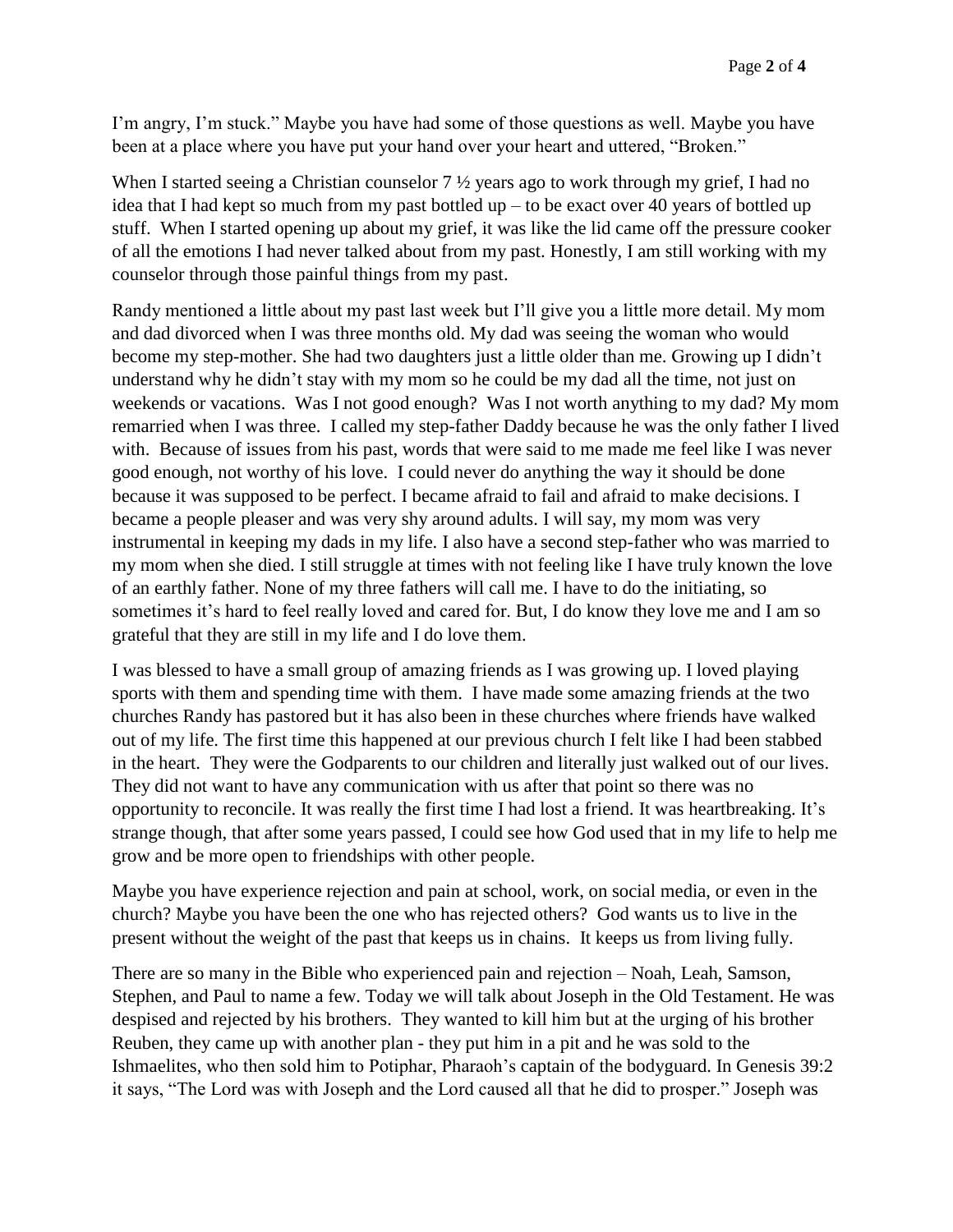put in jail for something he didn't do. Joseph was forgotten by the chief cupbearer. He interpreted dreams. Even through all that he had suffered, God never left him and God blessed him. Joseph's first-born son was named Manasseh, which means "God has made me forget all my trouble and all my father's household" (Genesis 41:51). And because of the famine, Joseph did see his brothers and his father again. When he saw his brothers, he wept and said, "Now do not be grieved or angry with yourselves, because you sold me here; for God sent me before you to preserve life" (Genesis 45:5). Throughout the events of his life, Joseph kept his heart soft towards God. He kept his eyes fixed on God and God's purposes for his life. Joseph could have become an angry, bitter man but by knowing who he was to God and knowing that God had a purpose for his life, he was able to live in the present, free from the pain of the past. God wants us, like Joseph to keep our hearts open to all that He has for us and not be stuck in the chains of our past.

So, how can we move from rejection to restoration?

- 1. We need to recognize who God is and who we are in His eyes. God is loving, holy, pure, faithful, redeemer, forgiver, creator of all things new, all knowing, Savior, rock and fortress. God formed each one of us in our mother's womb. He loves us more than we can think or image. Psalm 17:8 says that we are the apple of His eye and He hides us in the shadow of His wings. He is with us always. There is nothing that can separate us from His love. When people hurt and abuse us in our lives, God is still there! He wants to hold us and help us get us out of our stuck places.
- 2. Open the doors of your heart that have been locked and chained because of hurt and rejection. Allow God to begin the healing process. God says in our Scripture from Jeremiah today for us to call on Him and pray to Him and He WILL listen – not might, not sometimes – He will listen. If you are still holding on to the painful events or words of your past, today is the day to start opening your heart to all He has for you.
- 3. Know and believe that God has a plan for your life, a future and a hope.
- 4. Forgive those who have wronged you. This is so very hard, especially when the hurt is very deep. But continuing to keep unforgiveness in our hearts is like drinking poison hoping the other person dies. Unforgiveness hurts us. It causes us to become bitter and it affects our relationships in the present. Remember that God has forgiven each one of us. It took me eleven years to forgive a person for a wrong they had done to me. Did I forget the wrong? No, but forgiving them changed my heart and my perspective. Reconcile with a person when possible and safe to do so. If we have done the rejecting and caused the pain – ask for forgiveness from God. Seek God and a mature Christian about how to reconcile with the person.
- 5. Understand that we cannot change other people as that is God's job. I think sometimes we get into relationships because we think we can change another person. Wrong. There are circumstances in our lives that we can try to do everything possible to reconcile with others and they don't want to have anything to do with that or they are stuck in their own stuff and just can't see how to let you in. This can be gut wrenching! This is where we must keep our eyes fixed on Jesus and trust him with the situation.
- 6. Live in the present. Psalm 27 spoke to me back in 1984. This verse jumped off the page of my Bible because I was dealing with depression but I wouldn't be diagnosed until 14 years later. I didn't want to do life anymore. I was stuck but then I read – "I would have